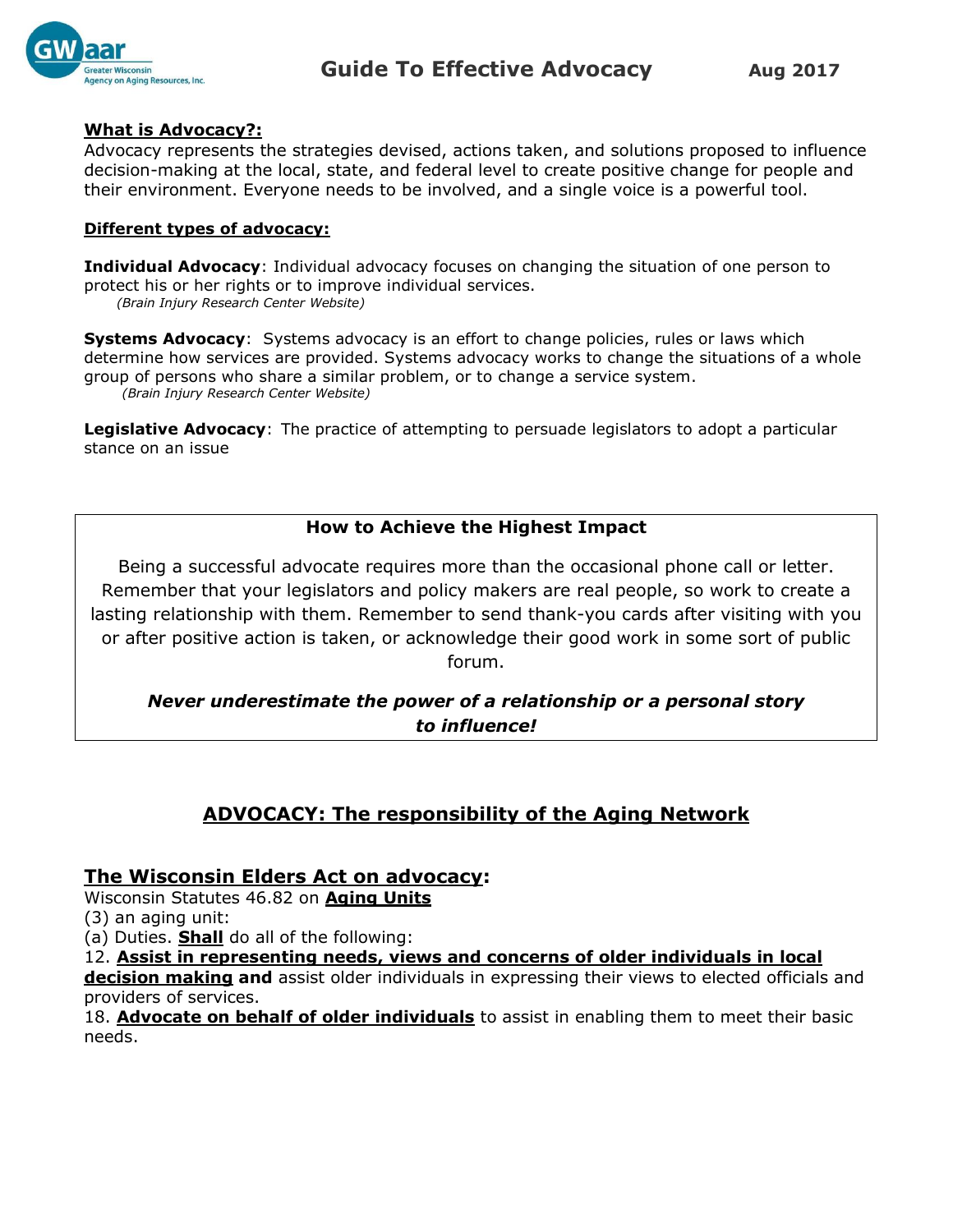



## **The Wisconsin ADRC 2017 Contract on advocacy:**

III.SERVICES TO BE PROVIDED BY THE AGING AND DISABILITY RESOURCE CENTER

P. Customer and Systems Advocacy....

- 1. Informing People of Their Rights and Responsibilities
- 2. Helping People Resolve Disputes and Referring Them to Advocates
- 3. Cooperation with Client Advocates
- 4. ADRC Advocacy –

Aging and Disability Resource Centers shall advocate on behalf of the individuals and groups who comprise their target populations when needed services are not being adequately provided within the service delivery system.

## **The Older Americans Act on advocacy:**

Sec 306

(6) provide that **the area agency on aging will**

(B) **serve as the advocate** and focal point **for older individuals within the community by** (in cooperation with agencies, organizations, and individuals participating in activities under the plan) monitoring, evaluating, and **commenting upon all policies, programs, hearings, levies, and community actions which will affect older individuals**;

# *What we can do!*

- Teach people how to be advocates teach them the legislative process and encourage them to express their thoughts and feeling with legislators and policy makers.
- Meet with your legislators to discuss an issue that is important to you as an individual, and is important to your consumer, the older adult. Get in the habit of calling or emailing them, or sending them letters.
- Provide legislators and policy makers with educational materials about a specific piece of legislation and provide them with routine informational mailings about your programs and services.
- Respond to a request from a legislative committee for information about a specific piece of legislation.
- Track activities of legislators, including votes, positions taken, contributions accepted, etc.
- Talk to the media.
- Advocate for better enforcement of existing laws.
- Conduct public education campaigns.
- Produce and disseminate research reports or studies that provide nonpartisan analysis on policy issues, including specific legislative issues.
- A newsletter to your own members providing info about a specific piece of legislation (e.g., a request to call or write to legislators).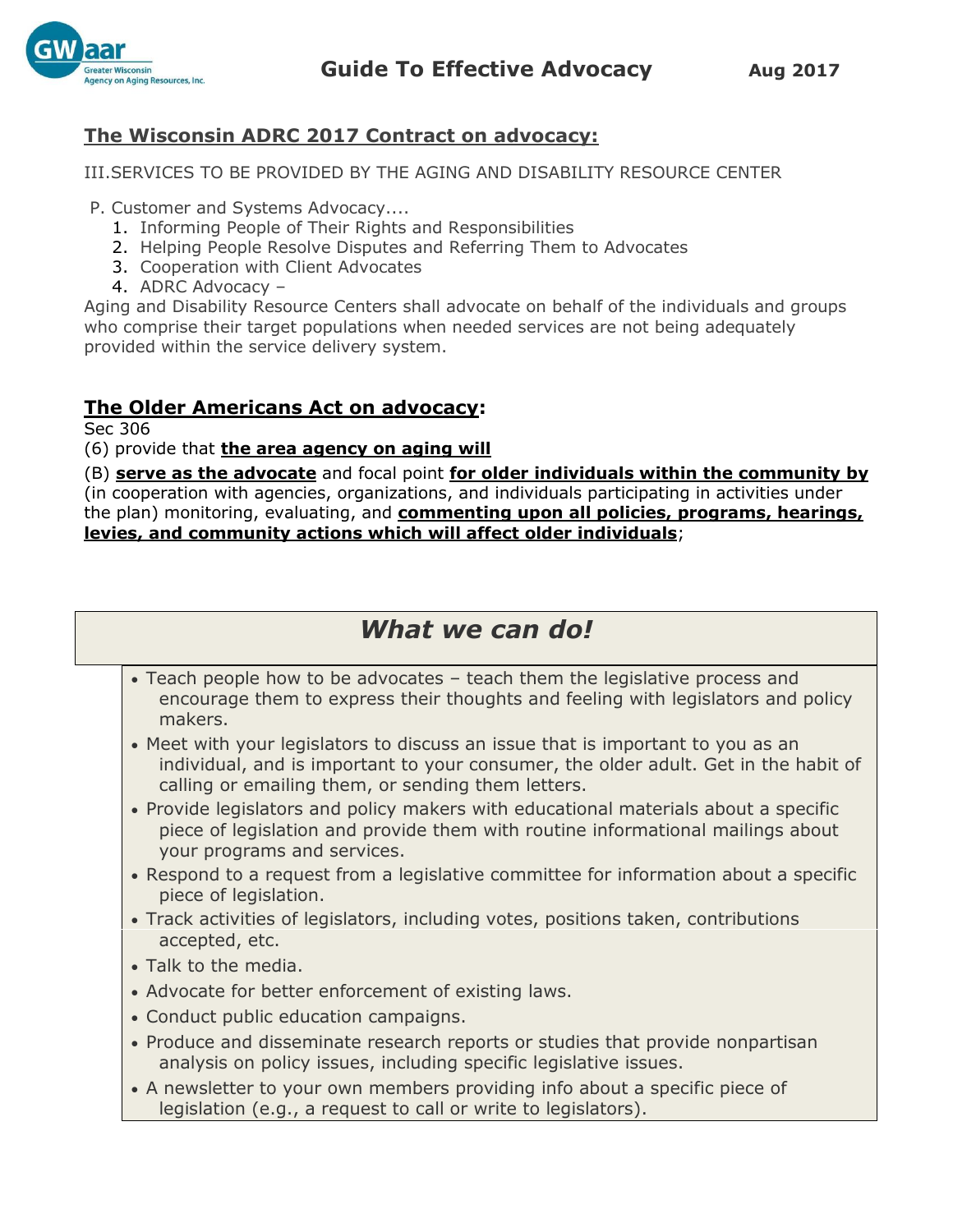

#### **Avenues for Advocacy**

- Contact an elected official (face to face visit, phone call, email, letter).
- Hold a press conference.
- Host a rally.
- Provide testimony at public hearings.
- Hold an "awareness" event.

### **Contacting elected officials**

- Visit face-to-face
- Call
- Email
- Write
- Invite them to do a site visit at your organization/program (officials currently in office)
- Engage on social media

#### **Defining your message**

- Key questions:
- –What is the problem?
- –What specifically do you want to have happen/change?
- –Who decides?
- –How will you persuade them?

#### **Refining your message**

- Who is your target audience?
- What do you know about them?
- What do they know about you?
- What do they know about your issue?

#### **Making your case**

- Know the facts: Use current data to discuss your issue.
- *Tell stories: Stories are powerful and persuasive!*
- Use positive language: Give people something to be FOR, not against.
- Be mindful of timing: Pay attention to current news events, lawmakers' schedules, etc.

#### **Use Research to Support Your Issue**

•Site the source. Example: *<sup>1</sup>Council of Scientific Affairs, American Medical Association. Confidential health services for adolescents. JAMA. 1993;269:1420-1424.*

#### **Activity Strategy**

- •Take your piece of legislation that relates to one that is near and dear to your heart.
- •Create an advocacy strategy to address your issue.
- •Share with the larger group.

#### **Grassroots Organizing Key Components**

- Involving community members—e.g., professionals, participants, caregivers or those affected by the issue.
- Getting the message to those who can affect change—policy makers, media,
- Motivating others to have a self-interest in the issue,